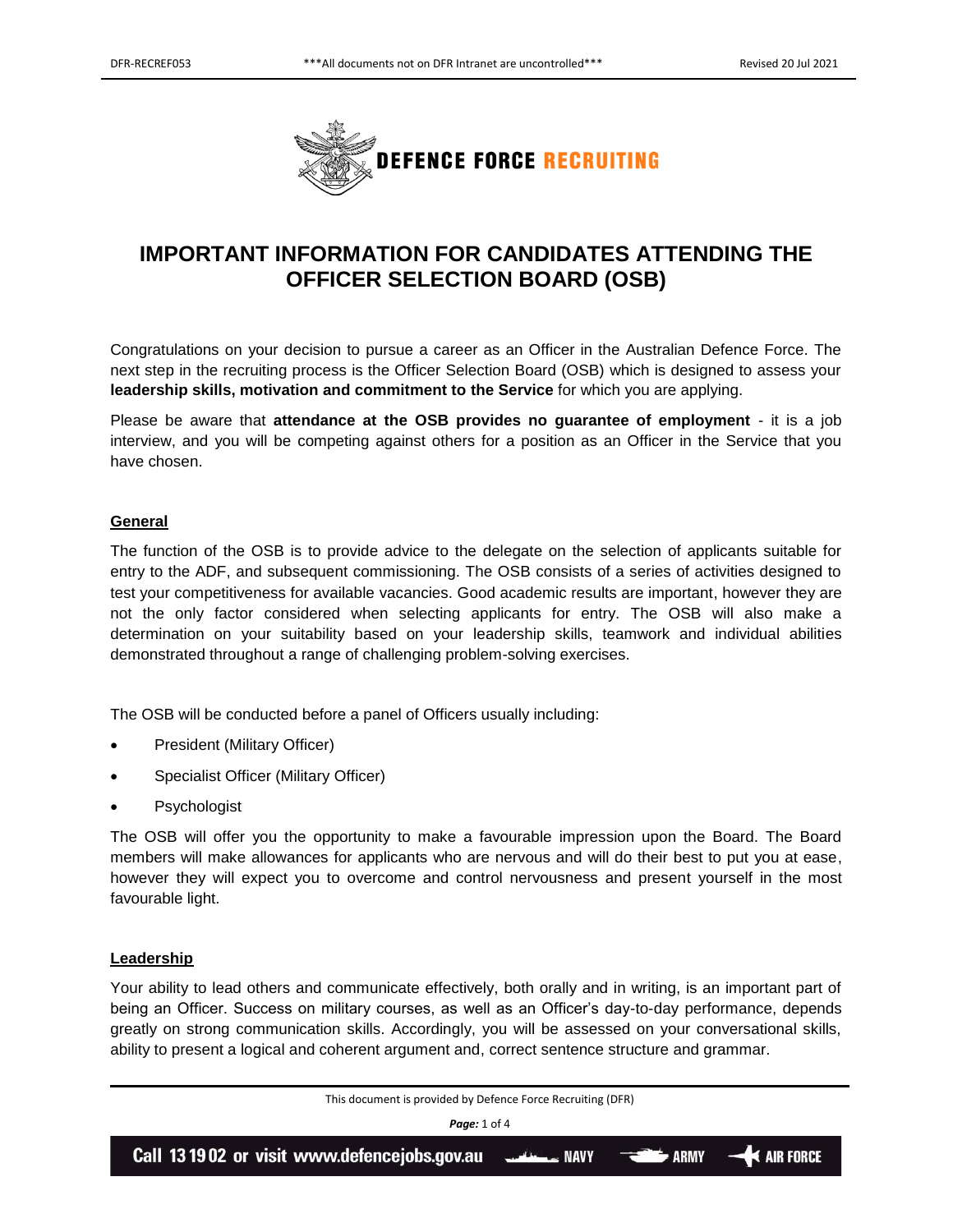You will also be assessed on your understanding of leadership concepts and your experience and potential for leadership positions as an Officer. This may include an assessment of your:

- School appointments or leadership roles for mature candidates
- Public speaking
- Community involvement
- Team sports participation
- General knowledge and understanding of current ADF operations and current affairs
- Self confidence
- **Maturity**
- Understanding of leadership models

#### **What will make you more competitive:**

- Motivation and attitude
- Research
- Ambition and career knowledge
- Performance at your interview
- **Enthusiasm**

You must learn as much as you can about the Defence Force and the particular Service and role you are applying for. **To be more competitive** you should attempt to speak with a current serving Defence member in the same Service and role you are seeking prior to attending the OSB. Speaking to serving personnel will assist you in understanding the role and the requirements of the Service such as sea service. If possible, you should attempt to visit a base or asset (during an open day) to see first hand what life in the Defence Force involves. Importantly, do not forget your application is considered in competition with others on a national basis.

## **Motivation**

Motivation is a major point which will be evaluated during the OSB. You must be well prepared and learn everything you can about the roles and responsibilities of the position you are applying for. As a candidate, expect to be asked questions on the following issues:

- What do you have to contribute to the Service?
- Why do you want to be a Navy, Air force or Army Officer?
- Do you have the right academic qualifications and personal traits to be become a Navy, Air force or Army Officer?
- Do you know the role and can you cope with the responsibilities?
- Do you know the training process and where and how long you will be in training?

This document is provided by Defence Force Recruiting (DFR)

*Page:* 2 of 4

Call 13 19 02 or visit www.defencejobs.gov.au  $\blacktriangleleft$  air force **ARMY NAVY** MAVY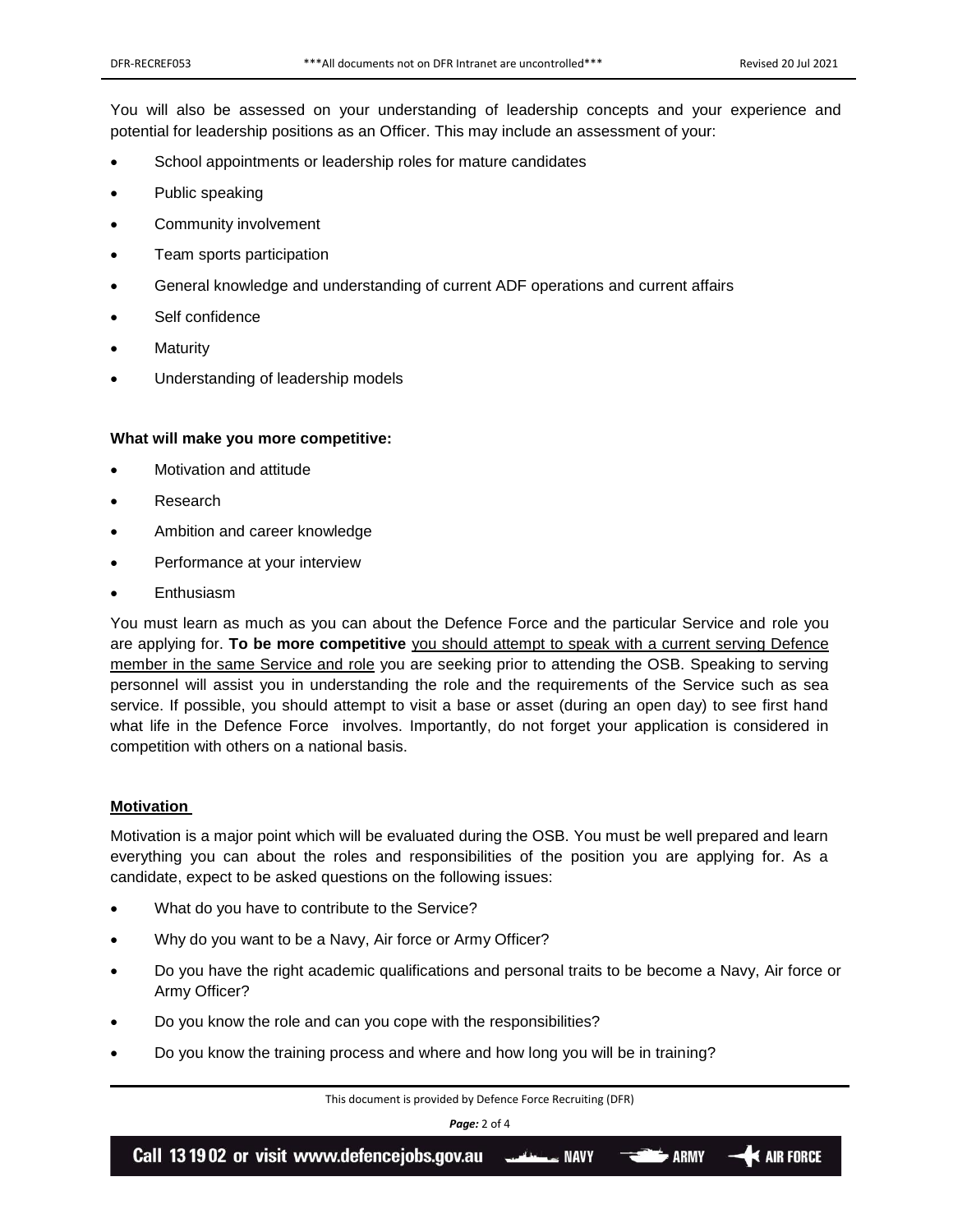- What will you learn at basic / Officer training and what will the training environment be like?
- How much do you know about military life in general?
- How will your lifestyle be affected by joining the Defence Force?
- Do you know the base locations relevant to your job and the basic types of equipment you will be using?
- What Corps (Army), Mustering (Air Force), or Primary Qualification (Navy) will you belong to?
- What are the main functions of the role you are applying for? What is the combat role related to this?
- What are the potential operating environments for the job you are applying for?
- What are the employment conditions for this job positive and negative?
- What are the pay entitlements for initial military training (IMT) / initial employment training (IET) and once you are fully qualified?
- Do you understand the appointment conditions of service?
- What does your family or partner think about your application?
- Can you offer unrestricted service (and do you know what this means)?
- What is the Pre-Enlistment Fitness Assessment and what are the minimum requirements for your chosen Service?

The above questions are only a guide for you to think about, research and answer. It is in your best interest to study as much relevant information as possible to prepare for the interview which should include accessing useful websites provided within the enclosures.

## **Fitness**

High standards of physical fitness are necessary for ADF members to effectively carry out assigned operational tasks. All ADF personnel must be capable of achieving and maintaining a prescribed level of physical fitness as a function of operational preparedness. The minimum fitness standards required to enter the ADF are detailed in enclosure 4.

#### **ADF Policies and Conditions**

It is important that you understand the policies and conditions associated with service in the Australian Defence Force. This information is provided to you in enclosure 4.

#### **Preparation for your specific Service OSB**

Information pertaining to your specific OSB (for Navy, Army or Air Force) is provided to you in the relevant Service enclosure. If for any reason you anticipate that it will be difficult for you to meet the required

| This document is provided by Defence Force Recruiting (DFR)                                                                             |  |  |  |
|-----------------------------------------------------------------------------------------------------------------------------------------|--|--|--|
| <b>Page:</b> 3 of 4                                                                                                                     |  |  |  |
| Call 13 19 02 or visit www.defencejobs.gov.au $\overline{\phantom{a}}$ NAVY $\overline{\phantom{a}}$ ARMY $\overline{\phantom{a}}$ ARMY |  |  |  |